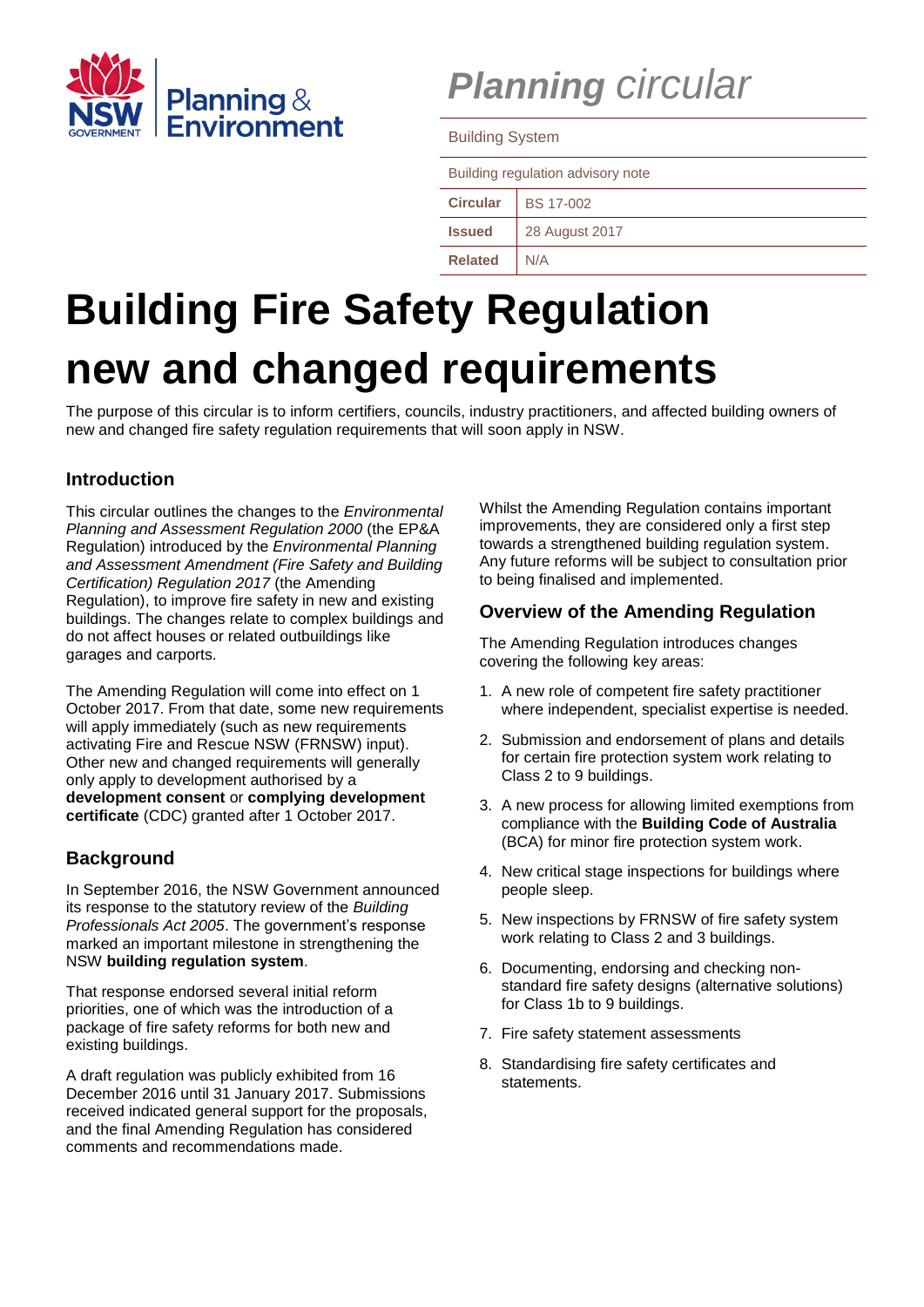# **The new and changed requirements**

# *Involvement of competent practitioners*

**Competent fire safety practitioner** is a new role in the EP&A Regulation for professionals and technicians who have specialist fire safety skills. The Amending Regulation will require that they be involved in key parts of the regulatory process.

The Department of Finance, Services and Innovation (DFSI) is presently working on establishing a coregulatory framework for recognising industry schemes for accrediting individuals as **competent fire safety practitioners**.

In the interim, certifying authorities will need to ensure that the person who performs one of the new functions is competent, and to confirm this in writing. This will also apply to building owners required to submit annual and supplementary fire safety statements.

The Department of Planning and Environment (DPE) is proposing to soon issue guidance that will assist certifying authorities and building owners in identifying competent persons.

# *Submission of fire safety system plans and specifications and their retention on site*

The Amending Regulation requires that before installing, extending or modifying a **relevant fire safety system**, plans and specifications for the work must be endorsed by a **competent fire safety practitioner** and submitted to the certifying authority.

A **relevant fire safety system** is a hydraulic fire safety system, fire detection and alarm system and a mechanical ducted smoke control system.

The Amending Regulation also requires that current copies of the endorsed plans and specifications be kept on the construction site and made available for inspection on request by the certifying authority, the consent authority and FRNSW during the construction period. The principal contractor is responsible for making sure this occurs.

The plans and details for these works can be submitted with the application for the **construction certificate** (CC) or CDC, or afterwards, but must be submitted before the works commence. If submitted after the CDC/CC application has been determined, they must be submitted to the Principal Certifying Authority (PCA).

The design presented must also be confirmed as compliant either via a compliance certificate, or endorsement by a **competent fire safety practitioner**.

The certifying authority must check that the submitted documentation is complete and accurate.

The aims of these reforms are to increase confidence that fire system designs are compliant, and fire safety system works are undertaken in accordance with the endorsed design. Submission of the plans and specifications also means that they become part of the building record. This should improve life-cycle building safety regulation and management.

#### *Limited exemptions from compliance with BCA for minor fire protection system works*

The Amending Regulation introduces additional flexibility in relation to the standards that must be met by building work involving the **minor** modification or extension of a **relevant fire safety system**.

Strict application of the BCA to these kinds of works would not only mean that the new hardware and components such as ductwork, pipes, fans, pumps and valves must comply, but also the operational performance of the new or extended part (and hence the existing system).

For older systems, meeting these operational performance standards may be impractical without a major system upgrade and significant costs.

The aim of this reform is to strike a balance between fire safety and practical impacts, whilst ensuring that the affected fire safety system remains capable of delivering the level of performance expected in a fire event.

This new process is optional.

A certifier can only exempt works from needing to comply with BCA provisions relating to operational performance of the system in limited circumstances. These include where the existing level of system operational performance will not be reduced and where an independent **competent fire safety practitioner** has endorsed the proposed noncompliance.

As is currently the case, any new hardware and components must comply with the applicable current BCA provisions.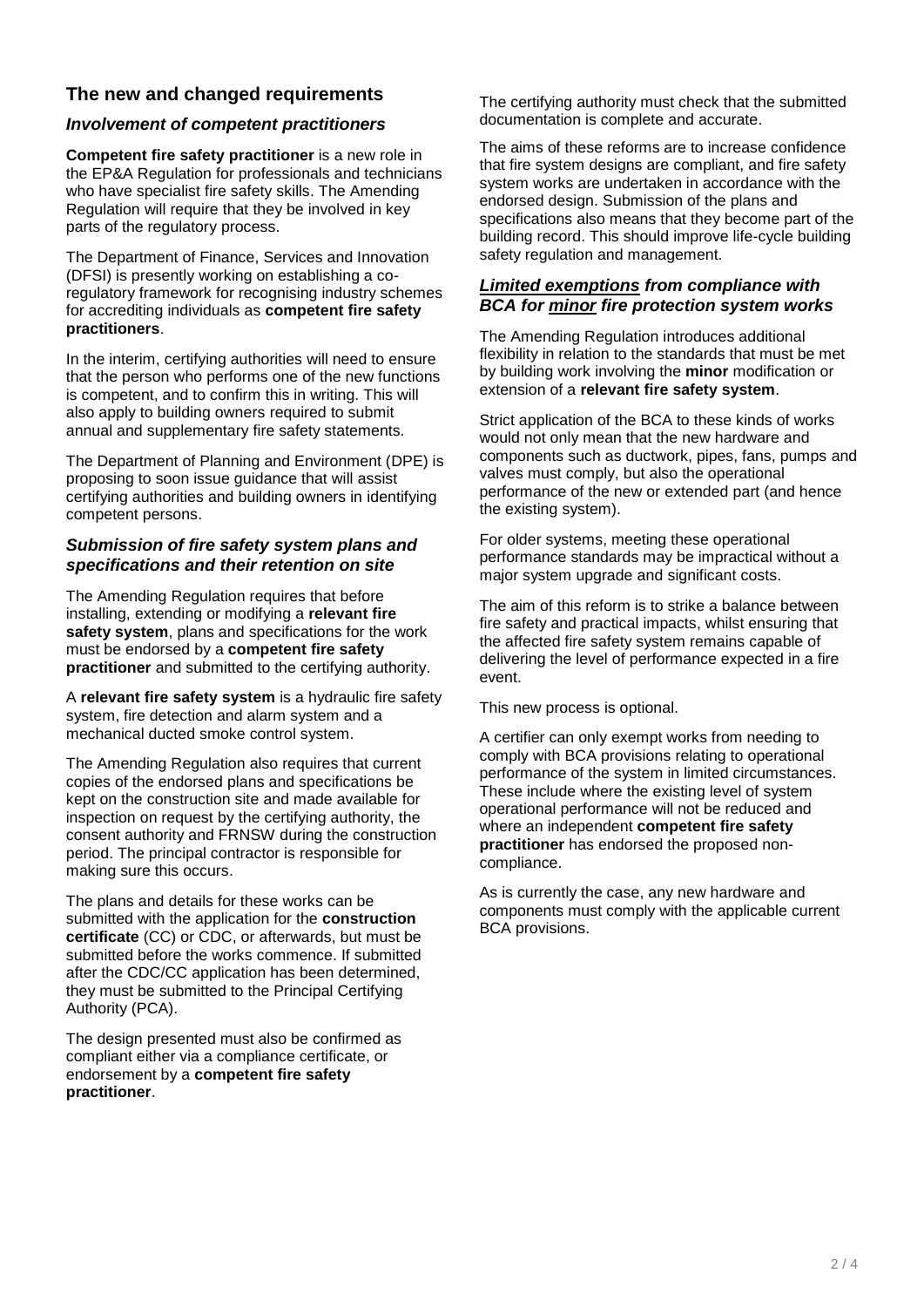# *New critical stage inspections*

The Amending Regulation introduces two new kinds of critical stage inspections to focus on passive fire and smoke containment measures in multi-unit residential buildings, and other buildings in which persons sleep.

The additional occasions on which buildings under construction must be inspected are:

- For Class 2 and 3 buildings and Class 4 parts:
	- $\circ$  prior to covering of fire protection at service penetrations in building elements required to resist internal fire or smoke spread – the site must be visited enough times to ensure that at least one of each type of protection method for each type of service, on each storey of the building affected by building work, is inspected
	- $\circ$  prior to covering the junction of any fire-resisting construction bounding an apartment or residential suite – the site must be visited enough times to ensure that the bounding construction to at least 30% of the apartments or residential suites on each storey of the building containing this type of accommodation is inspected.
- For Class 9a and 9c buildings, prior to covering of service penetrations in building elements required to resist internal fire or smoke spread – to the same extent as required for multi-unit residential buildings (refer above).

These inspections apply to the construction of new buildings, and extensions and alterations to existing buildings where work on these passive measures is being undertaken.

The aim of this reform is to ensure a reasonably representative sample of these kinds of measures are checked.

# *Additional inspections by FRNSW*

The Amending Regulation expands FRNSW's current inspection role under the planning system.

FRNSW can already inspect certain projects during construction to issue a final fire safety report for a limited class of buildings over a certain size and involving specific kinds of fire safety alternative solutions.

The Amending Regulation provides FRNSW with a new discretionary power to inspect and assess fire safety system work relating to multi-unit residential (Class 2 and 3) buildings. This applies irrespective of the building's size and whether there is a fire safety alternative solution.

Fire safety system works include the installation, modification or extension of a **relevant fire safety system**.

To enable FRNSW the opportunity to inspect and assess the fire safety system works, the PCA must notify FRNSW as soon as practicable after receiving an application for an occupation certificate (OC). FRNSW then has 10 days to inspect the building and issue a report regarding the fire safety systems. If a report is issued the PCA must consider it before issuing an OC.

The Amending Regulation allows multiple requests and reports to be dealt with in one document.

### *Documenting, endorsing and checking nonstandard fire safety designs (alternative solutions)*

The BCA is a performance-based building code which allows non-standard designs (alternative solutions) which are demonstrated to comply with the performance requirements.

The Amending Regulation introduces new and changed requirements for fire safety alternative solutions that relate to Class 1b to 9 buildings. The aims of these changes are to:

- ensure there is a record of all accepted fire safety alternative solutions that apply to a development,
- improve construction compliance, and
- clarify compliance checking.

The Amending Regulation requires an alternative solution report to be submitted for building work relating to a Class 1b to 9 building that involves a fire safety alternative solution.

The report must be submitted with an application for a CC or CDC, or for a modified CC or CDC. The Amending Regulation also requires that related certificates record **each** report and details about the person who prepared it.

In combination, these provisions require reports to cover **every** fire safety alternative solution for a development no matter when they arise during the project.

#### *Alternative solution reports*

A fire safety alternative solution report must be prepared by or on behalf of a **competent fire safety practitioner** (and in some cases a fire safety engineer)**.** Importantly, the report must include a copy of the brief on which the justification for accepting the alternative solution is based.

The required content of these reports is intended to reflect industry good practice and what is expected under the International Fire Engineering Guidelines.